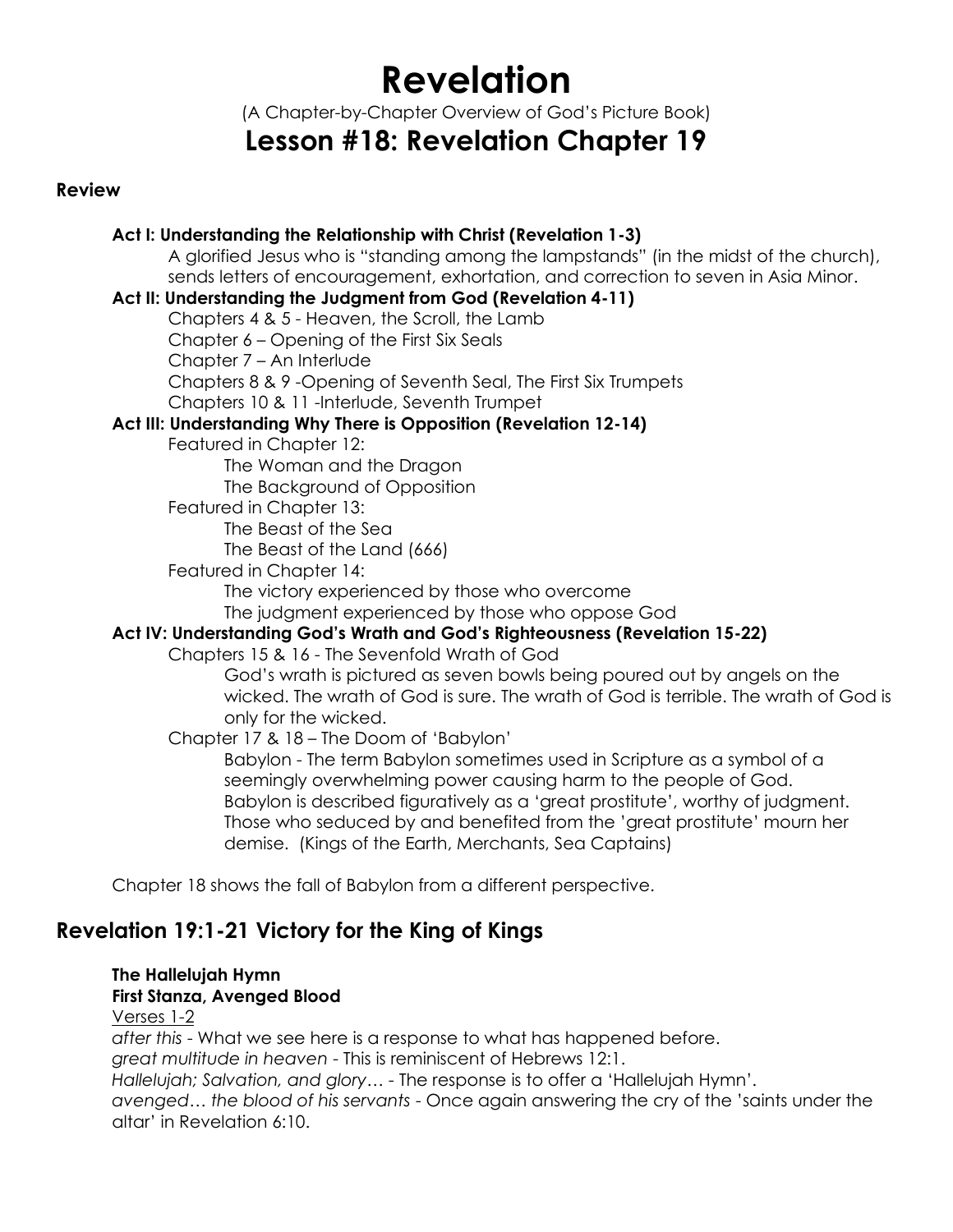#### **Second Stanza, Praise from all God's Servants**

Verse 3 *smoke goes up forever* - rising up as evidence of destruction below.

Verses 4-5

*twenty-four elders, four living creatures* - We first met them in the throne room scene of chapter 4.

*all you his servants* - This 'Hallelujah Hymn' can be sung even when a person is suffering if he understands the true nature of his relationship with Christ.

#### **Third Stanza, Climax of Faithfulness**

Verses 6-8

*great multitude/rushing waters/thunder* - an impressive powerful response of praise *God Almighty reigns* - There is such an overwhelming sound that the reader cannot hear nor think about anything else. The Lord reigns!

*the wedding of the Lamb* - This imagery was drawn from a Jewish wedding.

Three Phases of a Jewish Wedding

\_\_\_\_\_\_\_\_\_\_\_\_\_\_\_\_\_\_\_\_\_\_\_\_ - When the terms of the marriage were accepted. From this moment, the two were legally husband and wife.

\_\_\_\_\_\_\_\_\_\_\_\_\_\_\_\_\_\_\_\_\_\_\_\_ - During this time the groom paid the dowry to the father of the bride and would prepare a home. At a time decided by the groom, there would be a procession of the wedding party. They would assemble at the house of the groom and proceed to the house of the bride.

**The formal ceremony completed the marriage.** 

*fine linen, bright and clean* - This is a symbol of the purity of the faithful.

#### Verse 9

*blessed are those who are invited* - Building on the symbolism of the wedding. Those who are faithful to Christ will be part of this event.

#### Verse 10

*I am a fellow servant with you* - The angel makes it clear that John's worship is not to be directed toward him.

#### **The Heavenly Warrior Defeats the Beast**

#### Verse 11

*heaven standing open* - Another victory scene is unfolded.

*white horse* - This is a different 'white horse' than the one seen in Revelation 6:2. *Rider is called Faithful and True* - These names offer a clue as to the identity of the rider. *with justice he judges and wages war* - The only thing this white horse and rider have in common with the one in chapter 6 is that they are both warriors.

#### Verses 12-14

*blazing fire/many crowns* - associated with God. *robe dipped in blood* - having suffered, yet victorious *name Word of God* - Reminiscent of John 1:1-5 *the armies of heaven were following him* - These too are victorious because of their faithfulness.